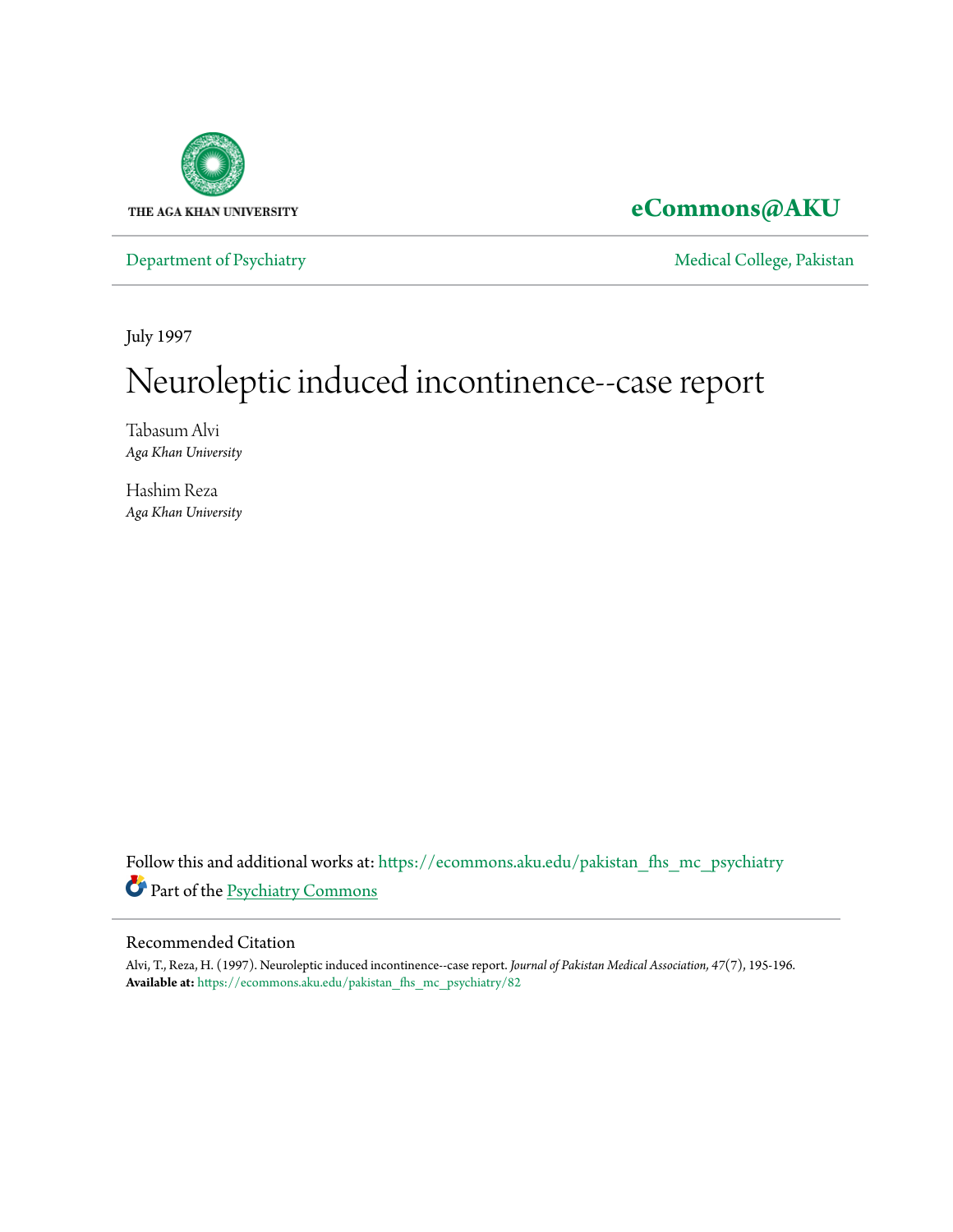# **Neuroleptic Induced Incontinence - Case Report**

Pages with reference to book, From 195 To 196 Tabasum Alvi, Hashim Reza **(** Department of Psychiatry, Aga Khan University Hospital, Karachi. **)**

#### **Introduction**

Urinary incontinence is an uncommon complication of neuroleptic treatment. When it occurs itis very distressing and disabling for the patieni Renshaw<sup>1</sup> reported 4 patients over 60 years of age and 2 under 7 years who developed urinary incontinence, both day and night, on thioridazine. It stopped 3 days after stopping thioridazine and there was no recurrence when other phenothiazines were used. A nonoverflow stress incontinence has been described by Van Putten et al<sup>2</sup> in 3 patients heated with thioridazinc, chlorpromazine (CPZ) and irifluoperazine. Shaikh<sup>3</sup> reported 4 women, all below 35 years, who were enuretic, mostly at night, within 7 days of depot phenothiazines, 3 on fluphenazine, 1 on flupenthixol. This stopped when treatment was withdrawn and reappeared when it was restarted. Nurnberg and Ambrosini<sup>4</sup> reported 5 eases, 3 men, 2 women, aged 18-33 years, who developed urinary incontinence in 3-15 days on variable doses of haloperidol, CPZ and fiuphenazine. The incontinence occurred and remitted spontaneously after beginning neuroleptic treatment and the complaint tended to stabilize if drug was continued. No patient experienced feeling of urge, dribbling or stress related loss. Shenoy<sup>5</sup> reported cases of two men, 29 and 30 years old, who developed nocturnal enuresis on thioridazine within 1-7 days of starting treatment. It disappeared after the medication was discontinued and reappeared when medication was given again, upto a year later. Jose<sup>6</sup> also reported two men, aged 64 and 66, who developed urinary incontinence while taking thioridazine in relatively small doses of 50-150 mg daily. Crittenden<sup>7</sup> described the case of a 49 years old man on thiorithzine who became enuretic and incontinent at night and during day naps.

#### **Case Report**

A 32 years old woman with 12 years history of schizophrenia, paranoid type, was admitted from the Emergency room of the Aga Khan University Hospital with exacerbation of delusions of persecution and grandiosity, agitation and disturbed sleep since 3 days. She had previously been treated with several psychotropics including CPZ, haloperidol, trifluoperazine, fluphenazine decanoate, zuclopenthixol decanoate, amitriptyline, lithium carbonate and lorazepam although she had not been very compliant with medication and follow-up arrangements. The longest continuous period of medication was for two years, 1989-1991, when she was on haloperidol 20mg daily, CPZ 75 mg daily and fluphenazine decanoate 50 mg fortnightly. She tolerated these medicines well with partial benefit. She had also been given 10 ECTs in 1980 and zuclopenthixol decanoate 200 mg fortnightly foran unknown period in 1987. She had no significant past medical history, in particular there was no history of genito-urinary problems, enuresis or urinary incontinence. Her physical examination at the time of admission was unremarkable. Prior to her admission she had intermittently been taking haloperidol 20mg, CPZ 150 mgand diazepam 5 mg daily for a few weeks. She had afew tolerable side effects, namely blurring of vision, constipation and dizziness. On the second day of admission haloperidol and diazepam were discontinued with the objective of simplifying her prescription and CPZ was increased to 500 mg daily in divided doses. When this failed to help her insomnia and agitation, CPZ was further increased to 700 mg daily by the fifth day of admission. She also received her depot antipsychotic, fluphenazine decanoate 25 mg, on the third day of admission. After 4 days of increased CPZ dose, 5 days after the depot, she developed urinary incontinence. A day earlier she had been given an extra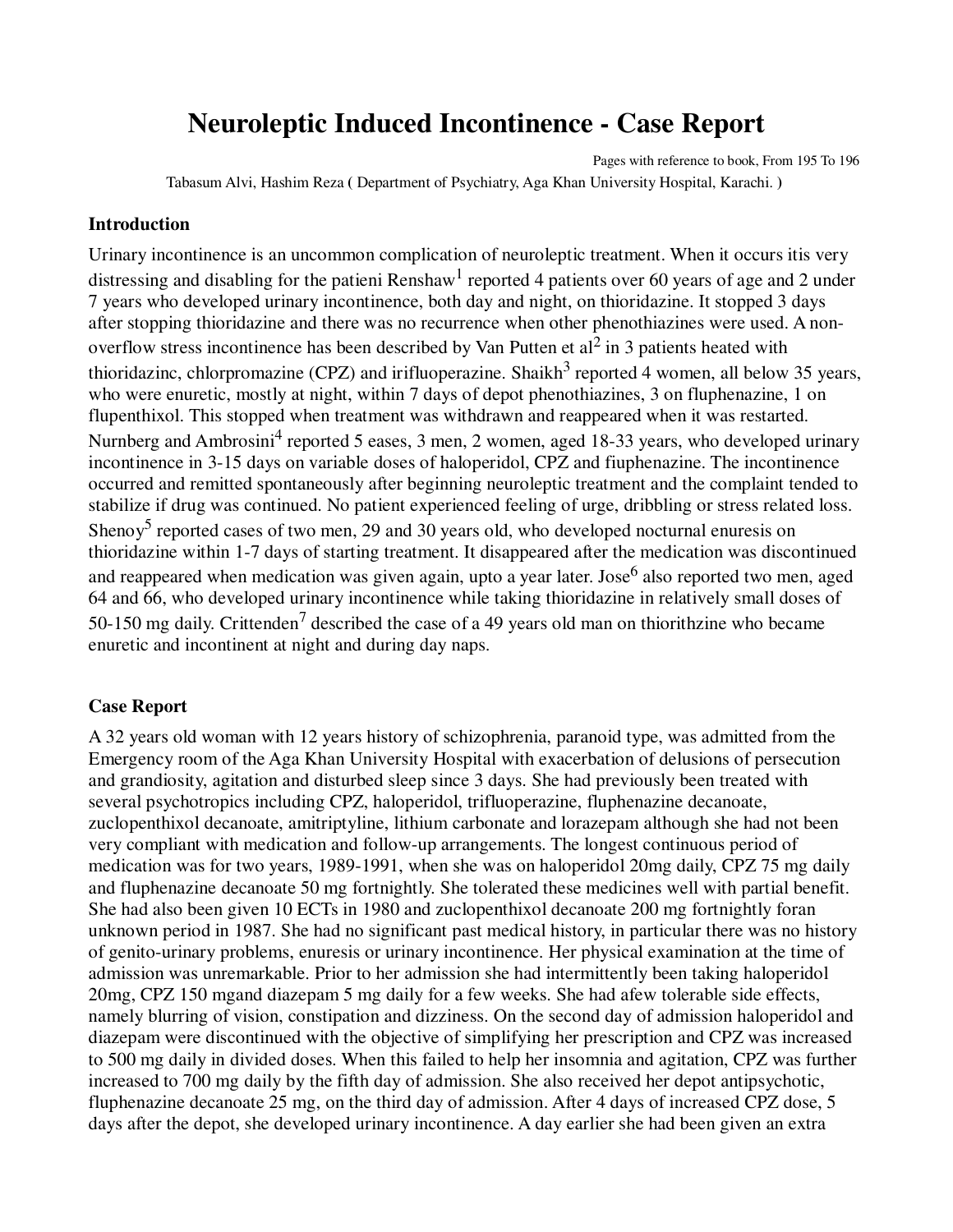dose of CPZ 100 mg taking the total daily dose to 800 mg. She was not receiving any anticholinergic agents during this period except for a single dose of trihexyphenidyl 2 mg given several days before the onset of incontinence. There were 4 episodes of urinary incontinence all occurring during the day. She passed a few drops of urine without prior warning or an urge to void. This was extremely distressing for her. CPZ was discontinued immediately and she was put on diazepam 4 mg daily to control her agitation. The urinary complaint disappeared within 24 hours of its onset. It did not recur despite continuing her weekly depot and substituting CPZ with trifluoperazine 20 rug daily. She was discharged from hosptial 3 days later to be followed up in the out-patient clinic. She received two further weekly doses of the depot antipsychotic without recurrence of side-effects before dropping out of follow-up.

#### **Discussion**

It is generally well recognised that phenothiazines cause classical anticholinergic side effects which predominate over their other peripheral side effects of a-adrenergic and cholincrgic blockade which could lead to urinar incontinence through different mechanisms: bladder sphincter relaxation or paralysis. retention and overflow. Almost all antipsvchotics. including CPZ. chiorprothixine, fluphenazine. haloperidol. pimozide. thiothixine and trifluoperazinc, have been reported to cause urinary incontinence or nocturnal enuresis. Thioridazine alone has been implicated in atlcast 12 cases although high doses of this antipsychotic have also been used to treat urinary incontinence<sup>8</sup>. Typically, the incontinence isa nocturnal event, not of the overflow or stress variety and limited in its duration. It can however occur at any time of the day or night. It tends to occur within hours or sporadically over the first several weeks regardless of the patient's previous genitourinary condition. It tends to diminish with continued neuroleptic administration or follows an on-off pattern when the drug is discontinued<sup>9</sup>. Most authors have reported successfully substituting the incriminated antipsychotic with another. Crittenden<sup>2</sup> substituted diazepam for thioridazine with equally successful outcome. Our case was atypical in that the episodes of incontinence occurred during the waking hours and lasted for less than a day. Otherwise, it had all the other usual features, it was not of overflow or stress variety and occurred while the patient was on the same drugs. She had previoush' been given several times without an adverse event. She had never been given CPZ at such a high dose before which made it the likely culprit. Sudden improvement was seen alter its discontinuation and no recurrence occurred after two further doses of fluphenazine decanoate. In view of the severe distress caused to the patient, it was decided not to rechallenge her with CPZ.

Various hypotheses have been proposed to explain this uncommon side effect. Renshaw<sup>1</sup> proposed that phenothiazinc induced incontinence may be due to an overflow incontinence secondary to the anticholinergic effect of reduced bladder tone, which allows for increased bladder volume and increased urinary retention. This observation was based on all her patients having developed this side effect on thioridazine which is the most anticholinergic of all phenothiazines. Contrary to this, Jose<sup>6</sup> and Dainow<sup>10</sup>

suggested use of anticholinergics to control urinary incontinence. Van Putten et al<sup>2</sup> postulated that aadrenergic blocking properties of the phenothiazines induce internal urinary sphincter relaxation in anatomically predisposed women. This mechanism occasionally causes retrograde ejaculation in men taking the drug. Shenoy's case report<sup>5</sup> of young men with adequate sexual function refutes this explanation as does the observation that thiothixine, an antipsy choic with low a-adrenergic blocking activity, causes enuresis. He argued that psychotropics cause fragmentation of REM sleep and a relative prolongation of non-REM sleep which increased the chances of developing enuresis. He also proposed that psychotropic induced dryness of mouth resulting in increased fluid intake might give rise of